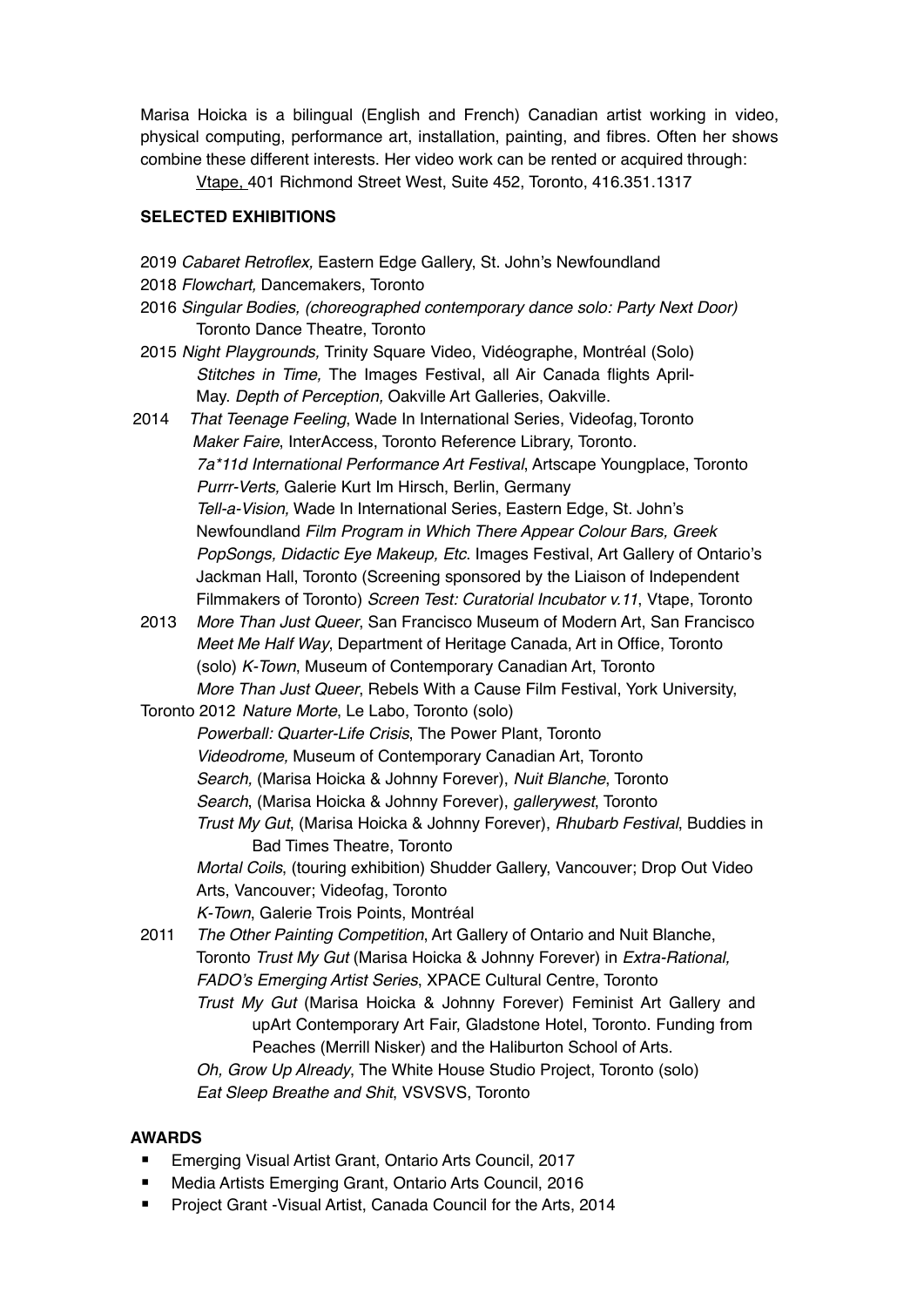- Emerging Visual Artist Grant, Ontario Arts Council, 2014
- Artist in Residence, Ontario Arts Council, 2012. Taught performance art at the Etobicoke School of the Arts

# **JURY MEMBER – AWARDS COMMITTEES**

- Toronto Arts Council Jury Member (Visual Arts, Mid-Career and Established), 2017
- Ontario Arts Council Jury Member (National and International Residency Projects), 2017
- Member Selection Committee of Emerging Artist Residencies at Artscape Youngplace, 2014

### **TEACHING (Developed course content and taught)**

- Tech-Know: York University and Ontario College of Art & Design with a grant from eCampus Ontario- Virtual Learning Strategies, contracted me to develop beginner and intermediate DaVinci Resolve editing and colour grading courses and commissioned me to create "Sisters" to demonstrate to students how to use editing and colour grading to make a piece of art. These professionally filmed courses are available on Learning Management Systems for universities across Ontario and receive micro-credits towards their degrees. 2021-2022.
- Teaching "Intro to Colour Grading, Intermediate Colour Grading, Video Colour Theory – Davinci Resolve," Liaison of Independent Filmmakers of Toronto, 2022
- Teaching "Intro to Colour Grading, Intermediate Colour Grading, Video Colour Theory – Davinci Resolve," Trinity Square Video, 2018- 2022
- "Performance Art" Lecture/Workshop, Doris McCarthy Residence, 2019
- "Performance Art" Lecture/Workshop to Ontario College of Art & Design University/ Ryerson University Students, Summer Art Camp Residency, 2016, 2017
- Etobicoke School of the Arts, Etobicoke, Ontario 2012

### **RESIDENCIES / ARTIST TALKS**

- Doris McCarthy Artist in Residence, Scarborough, 2019
- Images Festival, *Now What?* Residency, Toronto, 2017-2018
- Sirius Arts Centre, Cobh Co. Cork, Ireland, (Residency and Artist Talk) 2017
- Lead Artist in Residence and Artist Talk, Winter Residency, Artscape Gibraltar Point, Toronto, 2016
- Mecha Kucha: InterAccess 30th Anniversary, The Drake Underground, Toronto, 2014
- Ladies Lugging Gear, Toronto, 2013
- Ontario College of Art and Design University, Toronto, 2012
- Dream Baby Dream: Interrogated by Teens, Interviewed by the Torontonians as mypersona Randall, YYZ Artist's Outlet, Toronto, 2011

### **PUBLICITY/CATALOGUES**

- Maiko Tanaka, "Night Playgrounds" curatorial essay for "Night Playgrounds" presented by Trinity Square Video at Vidéographe, 2015.
- Michael DiRisio, *"Exhibition Review for 'Depth of Perception' at Oakville Galleries,"* Afterimage: The Journal of Media Arts and Cultural Criticism Vol. 42, no.6, 2015
- Jon Davies, *"Phony Densities"* essay for *"Depth of Perception"* at Oakville Galleries, 2015
- *"A Review of the 10th Annual 7a\*11d International Festival of Performance Art"*(p.10- 11) Michael Lyons, KAPSULA, November 2014
- Allison Cooley, Art Writer for 7a\*11d International Festival of Performance